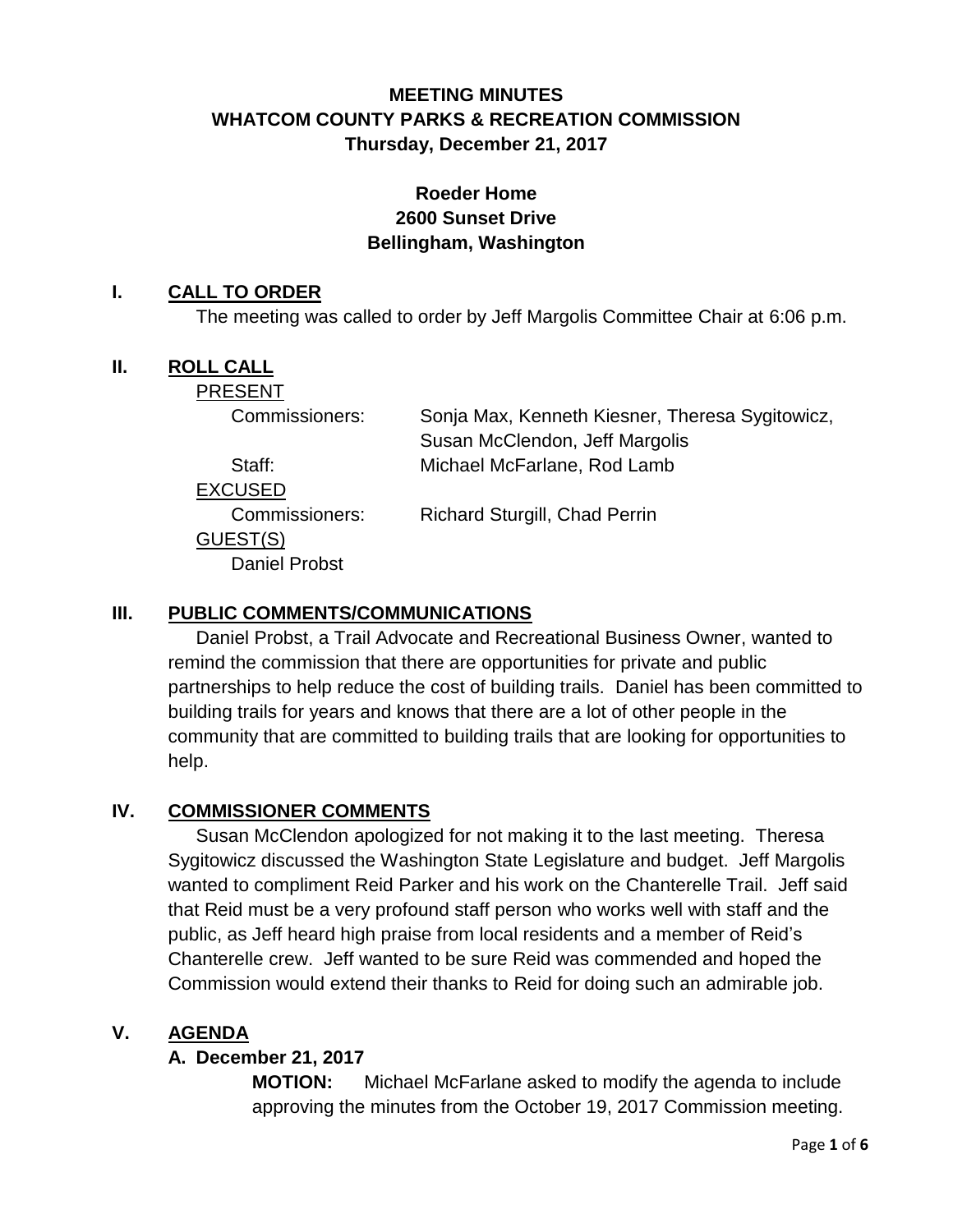Theresa Sygitowicz moved to amend the December 21, 2017 agenda. Sonja Max seconded. The motion carried with a unanimous vote.

**MOTION:** Theresa Sygitowicz moved to accept the December 21, 2017 Agenda as amended. Sonja Max seconded. The motion carried with a unanimous vote.

#### **VI. MINUTES**

#### **A. October 19, 2017**

**MOTION:** Susan McClendon moved to approve the October 19, 2017 Minutes as written. Theresa Sygitowicz seconded. The motion carried with a unanimous vote.

#### **B. November 16, 2017**

**MOTION:** Jeff Margolis moved to amend the November 16, 2017 minutes to show that Jeff Margolis, Chair, mentioned that there was high praise for Reid Parker from the community with regard to his outreach and relationship with the immediate community while building the Chanterelle Trail. Theresa Sygitowicz seconded. The motion carried with a unanimous vote.

**MOTION:** Theresa Sygitowicz moved to approve the November 16, 2017 Minutes as amended. Sonja Max seconded. The motion carried with a unanimous vote.

### **VII. STAFF REPORTS**

### **A. Planning & Development Report (Rodney Lamb)**

- **i.** Silver Lake Road & Electrical Improvements Rod received the staff report from Planning & Development Services. Immediately after receiving the report, Rod put together the permit submittal package and took it to Planning & Development Services. Rod requested that the current permit for the Maple Creek Campground be modified to include the roadway work. The plan is to have the contractor mobilize on site after opening day of fishing season so that the project will be completed by mid-June 2018. Rod is also working on the timber harvest and finding the value of the timber so that the County is compensated for this taxpayer owned resource.
- **ii. Lighthouse Boardwalk Renovation –** HB Hansen has completed most of the demolition work of the boardwalk. There was unanticipated rot found in the substructure of the deck and a choice needed to be made as to how many of the supporting concrete piers would be replaced. The engineer defined structural failure and advised that 70 of the 173 concrete piers met the threshold of structural failure. The remaining piers varied as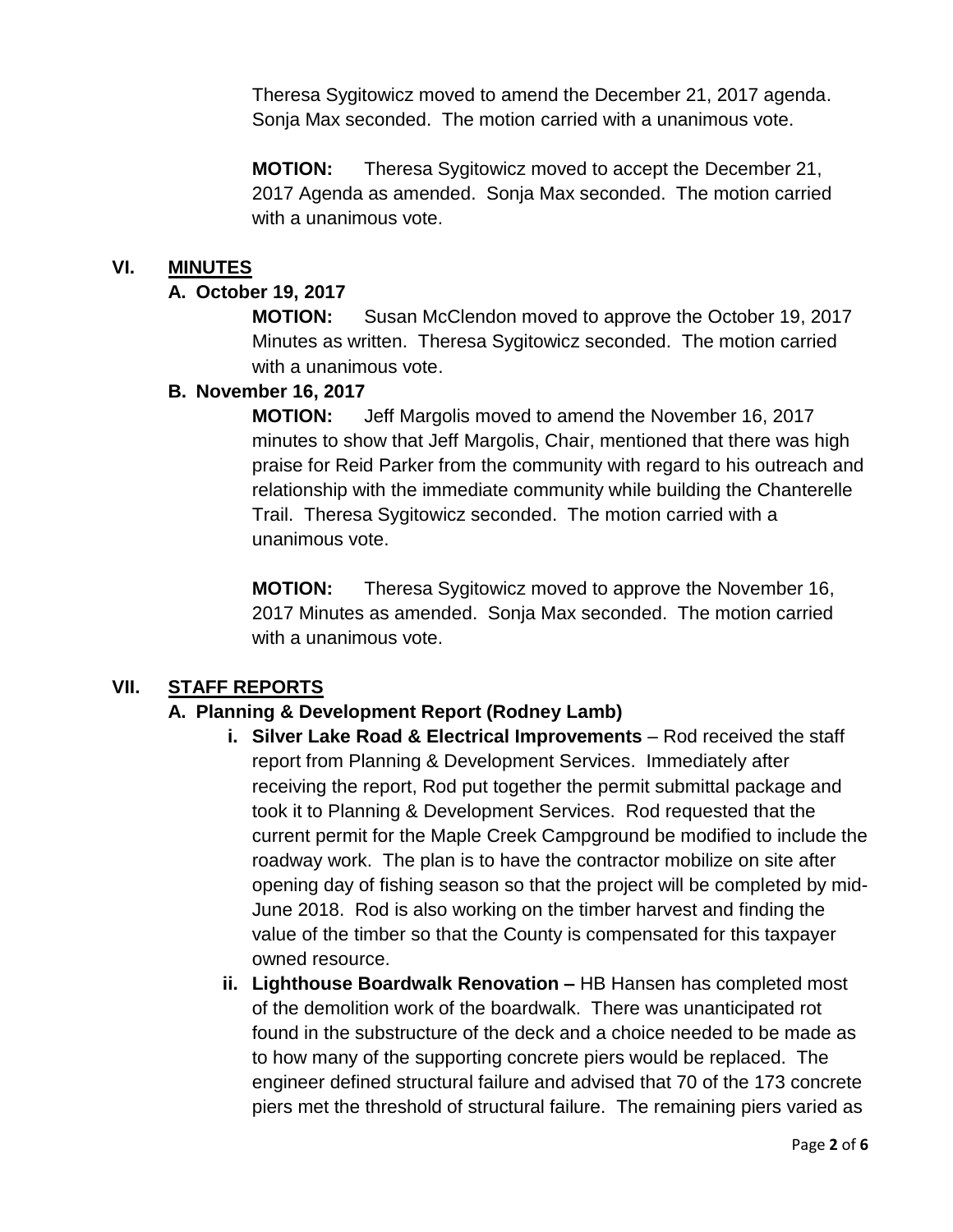to how close they were to the failure threshold, so the decision was made to replace all of them. A change order proposal in the amount of about \$23,000 from HB Hansen was approved to address this and structural upgrades to the picnic shelter posts. Work on this project will resume after the first of the year. The original contract was to have this project substantially completed by February 28, 2018, but that has been extended for three weeks because the contractor was not able to work while the structural repair issues were being analyzed. The new date is March 21<sup>st</sup>, 2018, but HB Hansen is hoping to still get it completed by the original date.

- **iii. Maple Creek Bridge Replacement** Big R has submitted shop drawings of the Maple Creek Bridge. The engineer is reviewing the drawings and the bridge should be delivered March 2018. The plan is to get it installed as soon as the permit process is completed. Rod submitted the SEPA and Substantial Shoreline Applications on December 11, 2017.
- **iv. Nesset Farm House** The shed foundation repair is complete and payment was mailed to the contractor.
- **v. Lummi Island Stairs**  Shop drawings were submitted and approved by the engineer. The stairs will be fabricated and then the repair will start onsite after the first of the year.
- **B. Director's Report & Operations Report – Michael McFarlane**
	- **i. Commission Vacancy –** Three applications were received for the District 3 Commissioner vacancy. Jack Louws will make an appointment mid to late January 2018.
	- **ii. Maple Falls Park Group –** Michael McFarlane was able to get the letter of agreement with the Maple Falls Park Group sent down to the Executive's Office for signature. This had been delayed because the Maple Falls Park Group had a change in board leadership and had been struggling to find insurance.
	- **iii. American Tower Company –** Christ Thomsen gave an update at the last meeting that the tower will stay there until the watershed window opens. Michael McFarlane is working on an agreement with another tower company that is planning to erect a 90-foot tower on the site where the ATC tower is removed. That tower will be used by Whatcom County Emergency Government and Skagit County. Crown Castle, who also has a tower on the same site, has asked to renew their lease, so there will be a lot of activity in that area in 2018. All of the companies accessing these towers are responsible for any damages to the road.
	- **iv. Staffing Update –** The Parks Administrative Specialist took a position with the City of Bellingham. That position was posted, closed on Monday, and the staff is reviewing applications. The Repair Maintenance III position closed today and those applications will be reviewed in the next week. An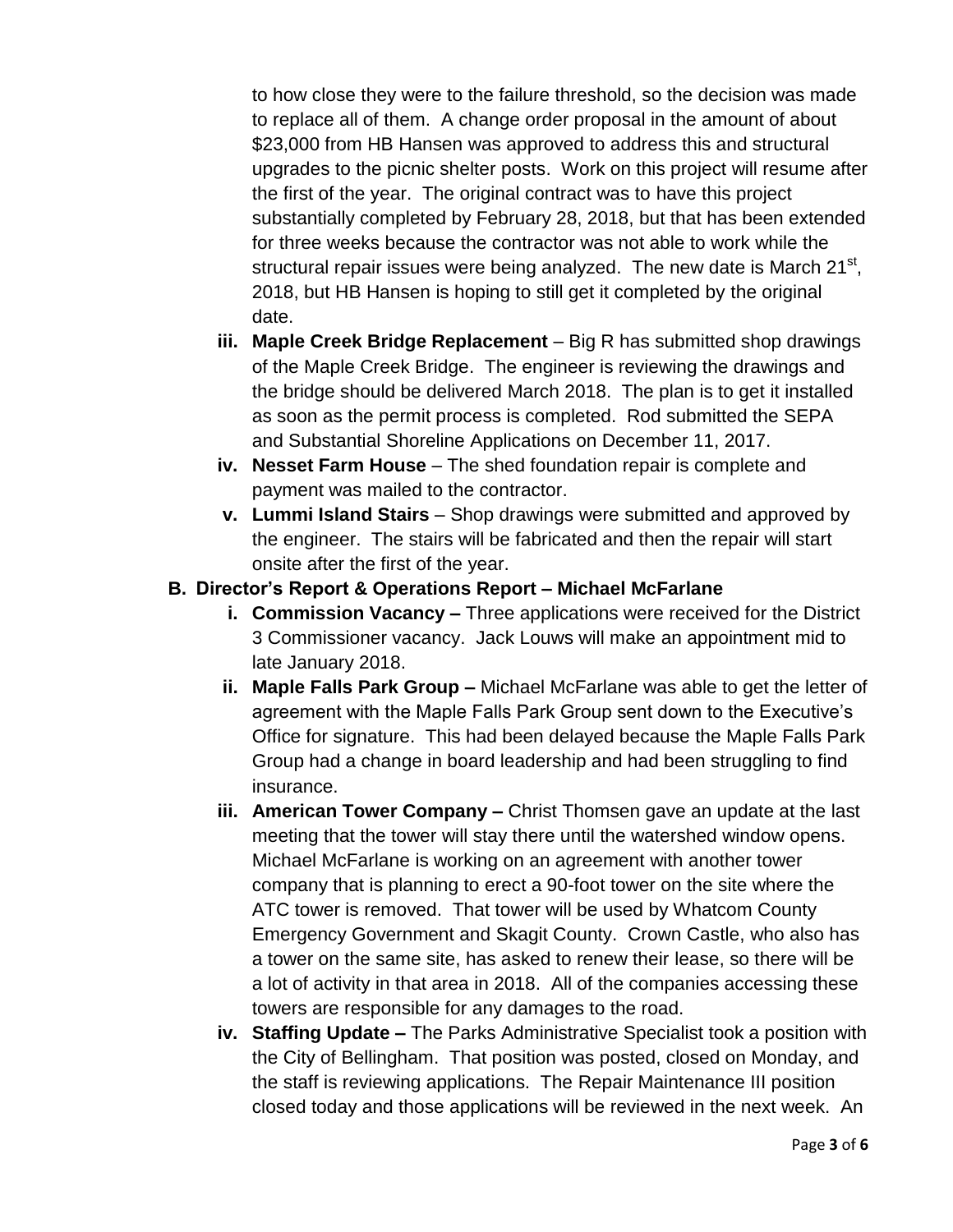offer was made for a Regional Park Supervisor position, but the individual declined. The applicant pool will be reviewed again and the job may be reposted. Extra help is still being recruited for the Sumas and Point Roberts Senior Centers. Michael McFarlane met with the Council on Aging and discussed the possibility of them taking on the four smaller senior centers (Everson, Sumas, Point Roberts, Welcome), and encourage the Council on Aging to provide more programming at these centers. Michael McFarlane has also discussed this with the County Executive. If this agreement were made, Whatcom County Parks would transfer the funding it receives for Senior Services to the Council on Aging and would be written into the current contract (or changed for the next contract).

- **v. Semiahmoo Park Vandalism –** Someone threw rocks from the road at the restroom building and several windows were broken out. The Sheriff caught a female that was breaking into vehicles at Teddy Bear Cove, Pine & Cedar Lakes, and North Chuckanut Trailhead; she was charged and released from Skagit County.
- **vi. Water System Replacement at Headquarters –** About half of the main office water distribution system is being replaced and that project is lined up to start shortly after the first of the year.
- **vii. Capital Projects/Year End/2018 –** Rodney Lamb, Christ Thomsen, and Shami Campbell have been working finishing up capital projects, year end, and beginning work on some of the 2018 projects. As of this afternoon, all of the revenues are on target for making budget in 2017.
- **viii. Stewart Mountain** The large piece of timberland for sale on Stewart Mountain was purchased by Conservation Forestry. There's a planning group looking at easements and other things, but the portion of the property that is commercial forestry will remain active timber. Recreation passes are still being sold for public use (individual and vehicle).

#### **VIII. UNFINISHED BUSINESS**

**A. Chanterelle Trail Benches –** Jeff Margolis has made an effort to connect the Whatcom County Parks Department to the Boy Scouts and Girl Scouts to get benches put on the Chanterelle Trail.

### **IX. NEW BUSINESS**

**A. 2017 Park Retreat – 2019-2020 Budget Items** – The Whatcom County Parks & Recreation Department had their retreat for the entire staff December  $12<sup>th</sup>$  at the Roeder Home. This is kind of a kick off to the budgeting process, as the capital projects will be worked on in the next couple of months and then the 2019 – 2020 operating budget will be started. The retreat was an opportunity for the staff to hear from employees as to how the year went and what would be helpful in the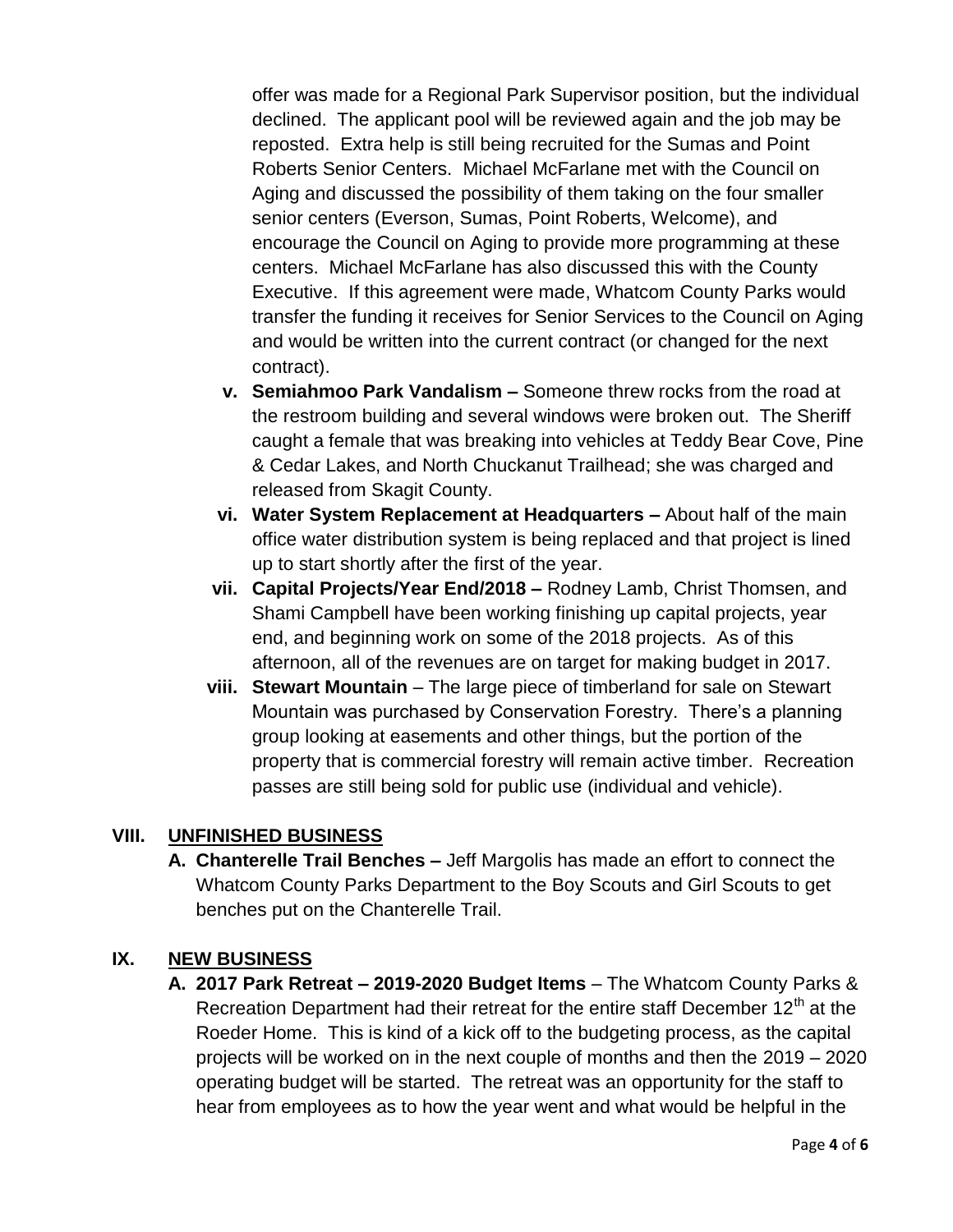future. There was a lot of positive feedback on the upgraded signage in the parks; this is something that needs to be pushed out to other park areas. Equipment upgrades were also very helpful and suggestions were made for additional upgrades. Employees would like to do more interpretive programs in the parks. There is some money in the Park & Recreation Foundation to start an interpretive program for at least a year. The Hovander Animal Contact Area was discussed and ideas and suggestions were received from the employees that will be working in that area about infrastructure and animals. All of the information received will be taken into consideration when working on the budget. Overall, the retreat was very positive and there were a lot of good ideas.

- **B. Bay Horizon Park Proposed Sewer Easement status –** The proposed sewer easement for Whisper Lake was approved by the National Park Service. However, the Sanitary District doesn't like some of the language that is in it. Whatcom County Parks will be meeting with the Sanitary District and the developer in January to discuss the language requirements of the National Park Service. If the Sanitary District can't agree to the language, the only other option would be to reroute the sewer around the park.
- **C. Birch Bay Park Committee & Beach Park Development –** The Executive and Michael McFarlane met with the Birch Bay Park Committee to talk about the new park, the development schedule, and funding for the park. The Executive reminded the Committee that the County put in a substantial amount of money for the acquisition of this property and the County Council had challenged the Committee to bring a funding proposal to build the park. Whatcom County Parks would not have funding for this project until about 2020 and that would only happen if funds were awarded from State Grants. The other integral part of the park is the berm project, which is behind schedule by about two years. The Committee asked to extend water and power to the site and the Executive indicated that if there was no cost to the County and the plans were approved and up to code, it would be okay. The challenge with this is that the site is culturally rich, so anytime there is land disturbance, the requirements increase costs and expenses. The Committee also asked about scaling their plans back to only put in a small restroom building, but doing so would not be cost effective. The park may see some day use this year and other than that, will continue to be a place that the community can hold special events. The Park District has committed to cutting the grass.
- **D. Funding options for park, trail and other projects –** Whatcom County Parks & Recreation Department is funded from a number of sources. Each year, the Parks' Budget includes capital projects, new developments, major capital maintenance, and operating and maintenance projects. The Real Estate Excise Tax Fund II (REET II) is used for most of the park projects and can only be used by Public Works and Parks. Parks receives money from grant applications. That process happens every two years and is through the Recreation Conservation